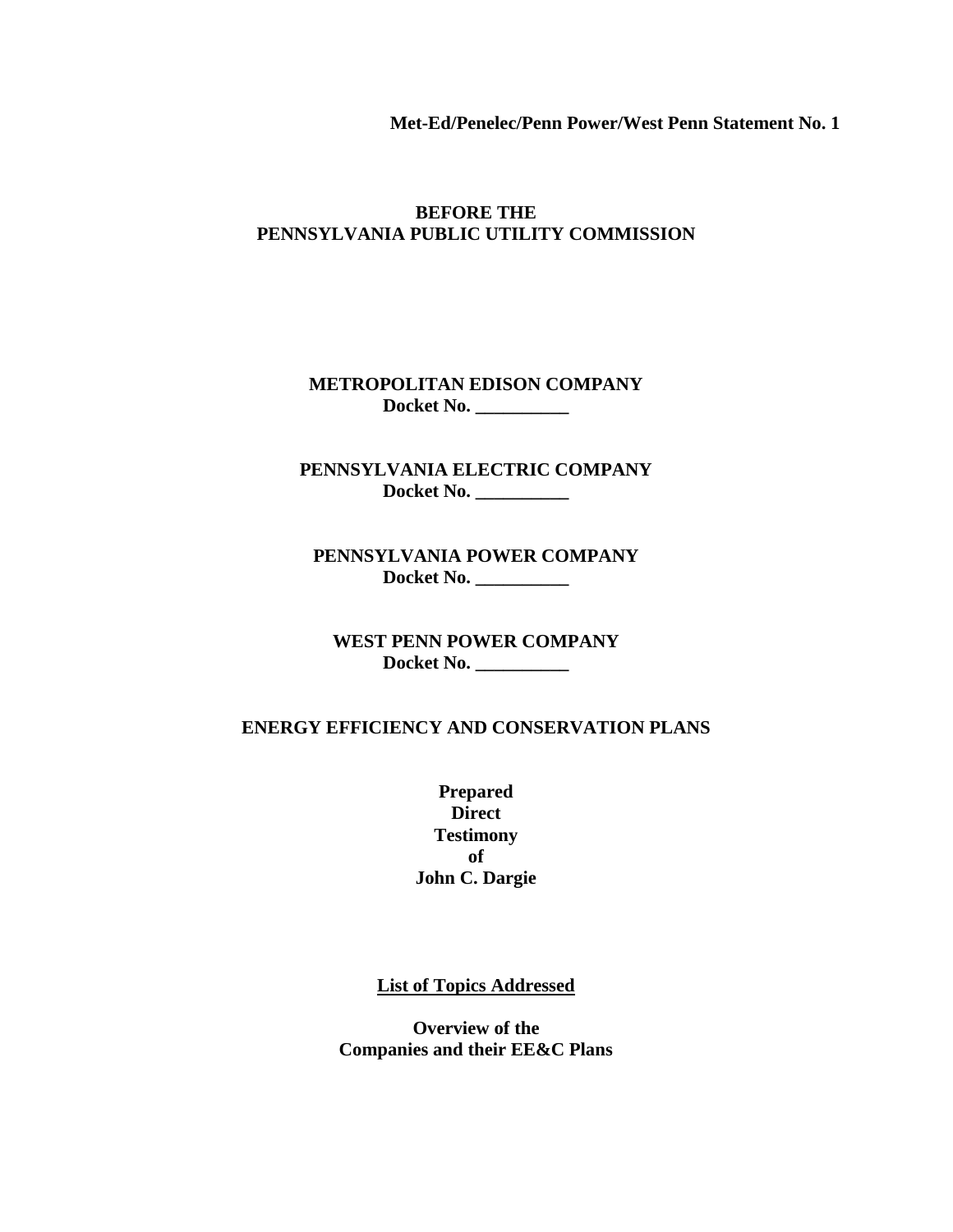### **I. INTRODUCTION AND BACKGROUND**

### **Q. PLEASE STATE YOUR NAME AND BUSINESS ADDRESS.**

- A. My name is John C. Dargie and my business address is FirstEnergy Corp. ("FirstEnergy"), 76 South Main Street, Akron, Ohio 44308.
- 

### **Q. MR. DARGIE, BY WHOM ARE YOU EMPLOYED AND IN WHAT CAPACITY?**

 A. I am employed by FirstEnergy Service Company as Vice President, Energy Efficiency. I am responsible for ensuring that FirstEnergy's ten electric distribution utilities comply with, among other things, all energy efficiency and conservation ("EE&C") and peak demand reduction ("PDR") requirements imposed at either the federal or state level. This involves the development, coordination, implementation and oversight of programs that promote EE&C, PDR, demand-side management and emerging technologies. I report to the Senior Vice President and President of FirstEnergy Utilities, but also work closely with the presidents of each of FirstEnergy's utilities on most matters.

### **Q. PLEASE DESCRIBE YOUR PROFESSIONAL BACKGROUND AND RELEVANT EXPERIENCE.**

 A. I began my career in sales at S.D. Myers, Inc., an engineering and transformer company in the Akron area, where I progressed through the company's sales organization for 20 years. I joined FirstEnergy in 1997 as director of national accounts. In 1999 I was promoted to director of sales and in 2002 was again promoted to manager of customer support services. From 2006 through 2009, I was director of asset management. In 2009,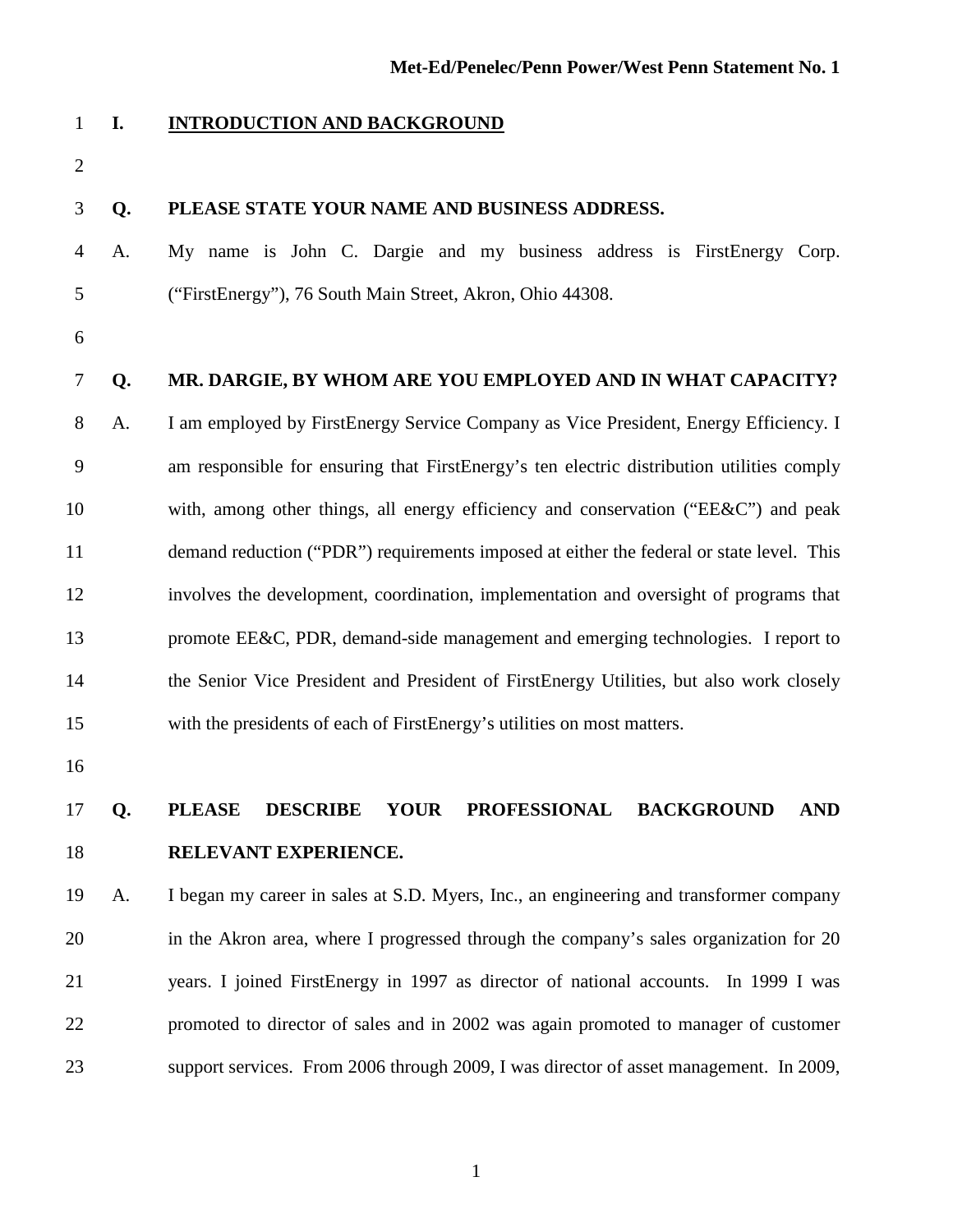| $\mathbf{1}$   |    | I became manager of national accounts and portfolio management and was promoted to    |
|----------------|----|---------------------------------------------------------------------------------------|
| $\overline{2}$ |    | my current position in 2011.                                                          |
| 3              |    |                                                                                       |
| 4              | Q. | ON WHOSE BEHALF ARE YOU TESTIFYING IN THIS PROCEEDING?                                |
| 5              | A. | I am testifying on behalf of Metropolitan Edison Company ("Met-Ed"), Pennsylvania     |
| 6              |    | Electric Company ("Penelec"), Pennsylvania Power Company ("Penn Power"), and West     |
| 7              |    | Penn Power Company ("West Penn") (collectively, the "Companies"). Unless otherwise    |
| 8              |    | stated, my testimony equally applies to all four Companies.                           |
| 9              |    |                                                                                       |
| 10             | Q. | WHAT IS THE PURPOSE OF YOUR DIRECT TESTIMONY?                                         |
| 11             | A. | The purpose of my testimony is to provide an overview of: (i) the Companies; (ii) the |
| 12             |    | Companies' EE&C requirements for Phase II; and (iii) the Companies' Phase II EE&C     |
| 13             |    | Plans.                                                                                |
| 14             |    |                                                                                       |
| 15             | Q. | PLEASE IDENTIFY THE OTHER WITNESSES WHO WILL BE PROVIDING                             |
| 16             |    | <b>TESTIMONY IN THIS PROCEEDING?</b>                                                  |
| 17             | A. | Mr. Edward C. Miller, a Manager of FirstEnergy's Compliance and Development           |
| 18             |    | Department, (Met-Ed/Penelec/Penn Power/West Penn Statement No. 2) will discuss the    |
| 19             |    | details of each of the Companies' Phase II EE&C Plans, explaining how each complies   |
| 20             |    | with the requirements set forth in Act 129 and the Commission's 2012 Implementation   |
| 21             |    | Order, <sup>1</sup> and why this Commission should approve the Plans.                 |
| 22             |    |                                                                                       |

<span id="page-2-0"></span> *Energy Efficiency and Conservation Programs*, Docket Nos. M-2012-2289411 and M-2008-2069887 (Implementation Order entered August 3, 2012) ("2012 Implementation Order")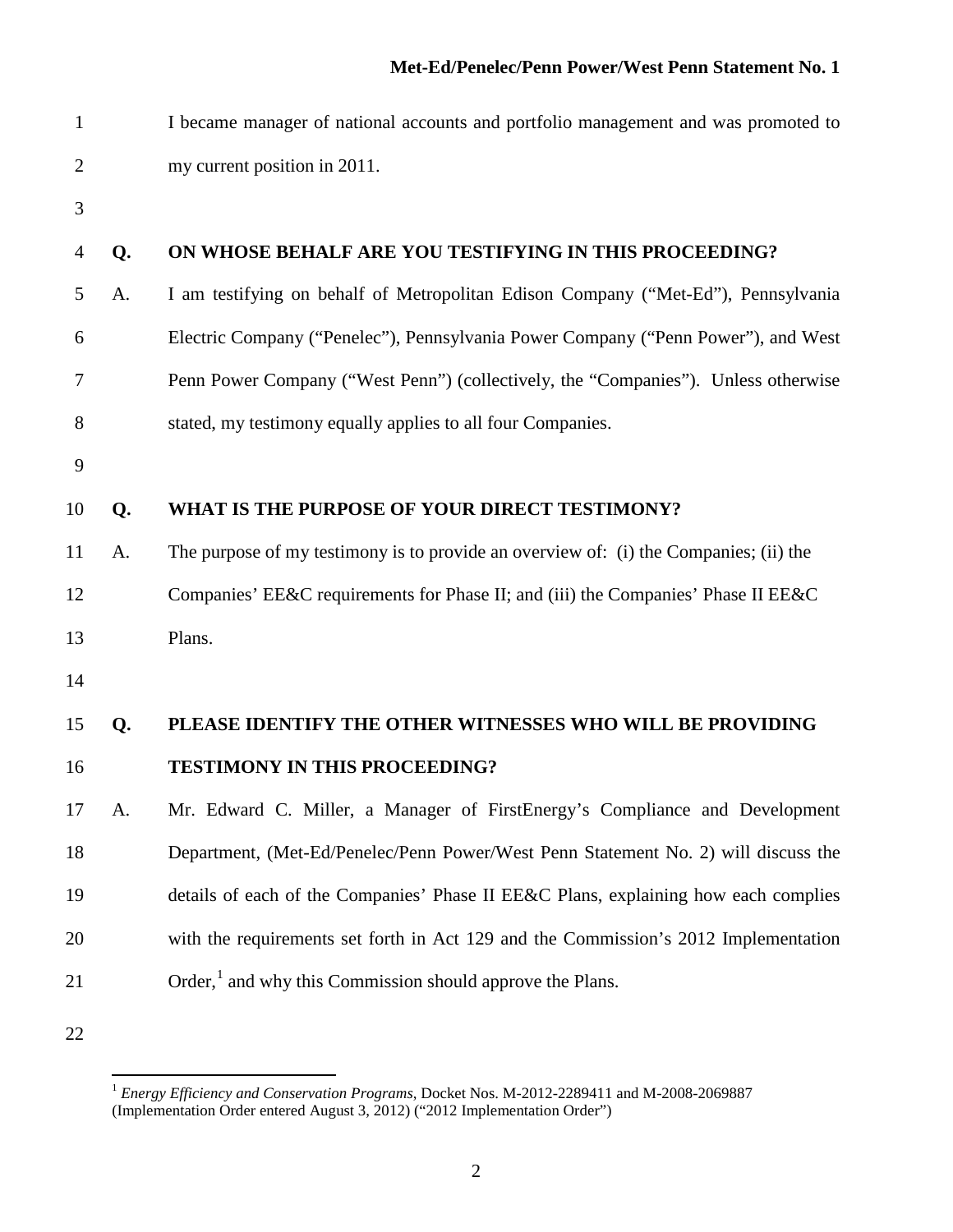### **Met-Ed/Penelec/Penn Power/West Penn Statement No. 1**

| $\mathbf{1}$   |     | Mr. Kevin Siedt, a State Regulatory Analyst within the FirstEnergy Pennsylvania Rates                        |
|----------------|-----|--------------------------------------------------------------------------------------------------------------|
| $\overline{2}$ |     | and Regulatory Affairs Department (Met-Ed/Penelec/Penn Power/West Penn Statement                             |
| 3              |     | No. 3), will discuss the Companies' proposal to recover the costs associated with                            |
| $\overline{4}$ |     | developing and implementing the Phase II EE&C Plans through new tariff riders for each                       |
| 5              |     | of the Companies, as well as continuing the existing Energy Efficiency and Conservation                      |
| 6              |     | Charge Rider ("EEC-C Rider") of Met-Ed, Penelec and Penn Power for final recovery of                         |
| $\overline{7}$ |     | Phase I costs.                                                                                               |
| 8              |     |                                                                                                              |
| 9              | II. | <b>THE COMPANIES</b>                                                                                         |
| 10             |     |                                                                                                              |
| 11             | Q.  | <b>PLEASE</b><br><b>GENERALLY</b><br><b>DESCRIBE</b><br><b>THE</b><br><b>FIRSTENERGY</b><br><b>CORPORATE</b> |
| 12             |     | STRUCTURE AS IT RELATES TO STATE REQUIREMENTS TO IMPLEMENT                                                   |
| 13             |     | THE COMPANIES' PHASE II EE&C PLANS.                                                                          |
| 14             | A.  | FirstEnergy is a diversified energy company headquartered in Akron, Ohio. Among its                          |
| 15             |     | many subsidiaries are ten electric utility subsidiaries -Met-Ed, Penelec, Penn Power and                     |
| 16             |     | West Penn in Pennsylvania, three electric distribution utilities in Ohio (Ohio Edison                        |
| 17             |     | Company, The Cleveland Electric Illuminating Company and The Toledo Edison                                   |
| 18             |     | Company), Jersey Central Power and Light Company in New Jersey, Monongahela                                  |
| 19             |     | Power Company in West Virginia and The Potomac Edison Company in both West                                   |
| 20             |     | Virginia and Maryland. These ten electric utility operating companies comprise one of                        |
| 21             |     | the nation's largest investor-owned electric systems, based on six million customers                         |
| 22             |     | served within a nearly 65,000 square-mile area of Ohio, Pennsylvania, New Jersey, West                       |
| 23             |     | Virginia and Maryland. FirstEnergy's goal is to develop cost effective EE&C solutions                        |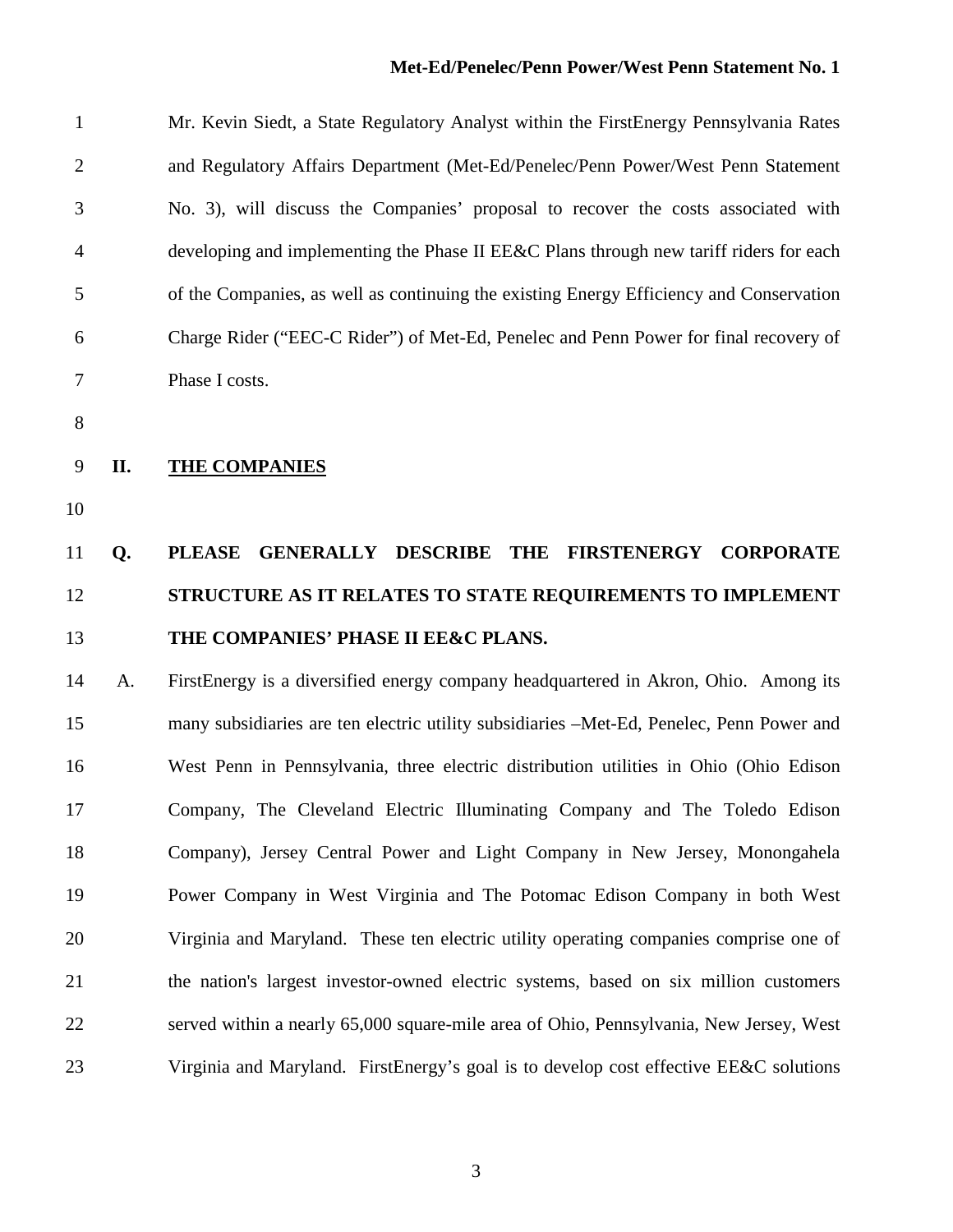that can, when appropriate, be consistently applied not only in Pennsylvania, but also in the other states within the FirstEnergy footprint. This approach enables FirstEnergy customers to benefit from economies of scale and broader program experiences.

- 
- 

### **Q. PLEASE GENERALLY DESCRIBE THE COMPANIES.**

 A. Met-Ed is a wholly owned subsidiary of FirstEnergy that provides service to approximately 553,000 electric utility customers in eastern Pennsylvania. Penelec is a wholly owned subsidiary of FirstEnergy that provides service to approximately 590,000 electric utility customers in central and western Pennsylvania. Penn Power is a wholly owned subsidiary of Ohio Edison Company, which, in turn, is a wholly owned subsidiary of FirstEnergy. Penn Power provides service to approximately 161,000 electric utility customers in western Pennsylvania. West Penn is a wholly owned subsidiary of Allegheny Energy, Inc., which, in turn, is a wholly owned subsidiary of FirstEnergy. West Penn provides service to approximately 718,000 electric utility customers in western Pennsylvania.

### **III. ACT 129 ENERGY EFFICIENCY AND CONSERVATION TARGETS**

# **Q. WHAT ENERGY EFFICIENCY AND CONSERVATION REQUIREMENTS APPLY TO THE COMPANIES?**

 A. On October 15, 2008, then Governor Rendell signed House Bill 2200 into law as Act 129 of 2008 ("Act 129"). Act 129 required the Commission to establish an energy efficiency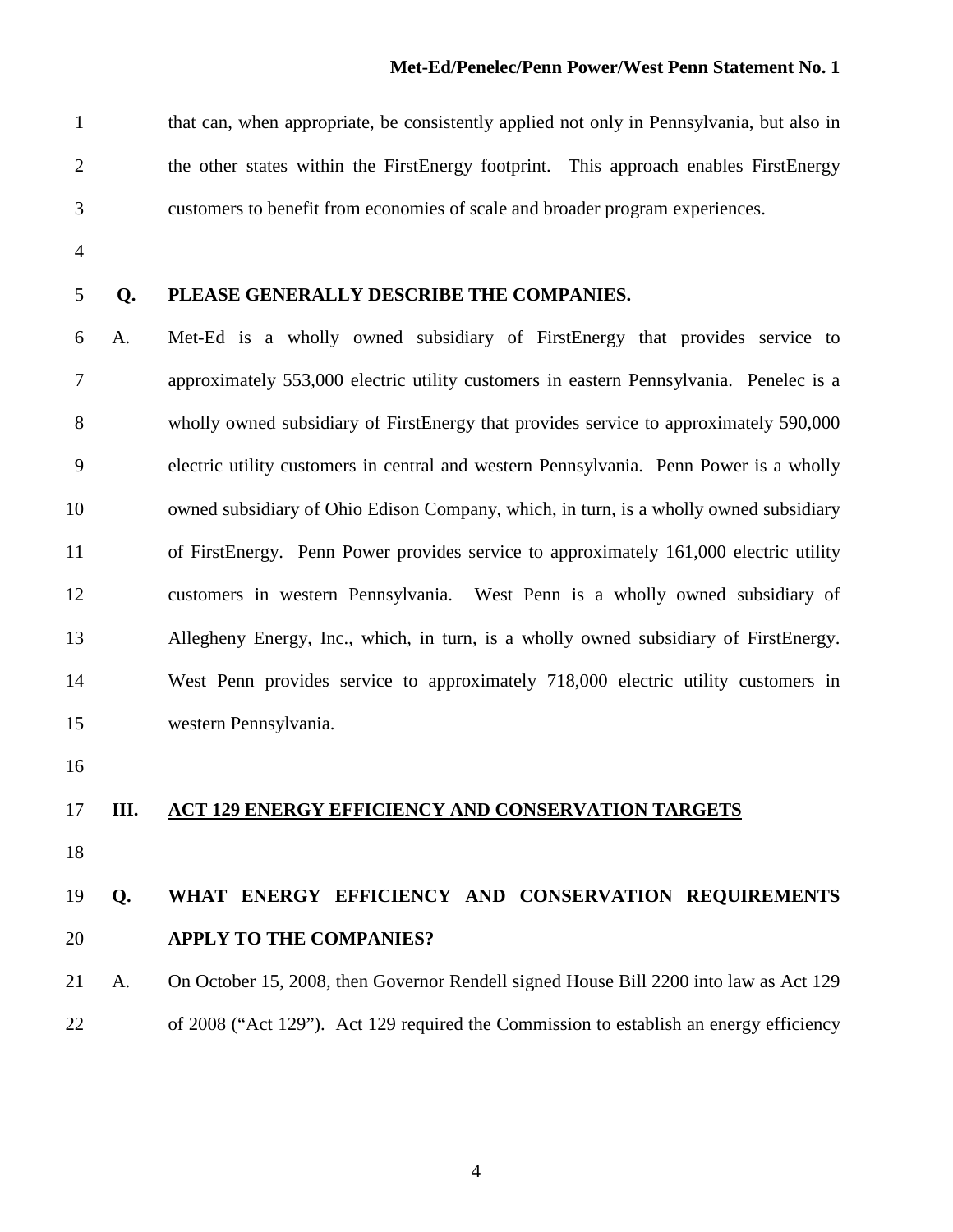1 and conservation program ("EE&C Program").<sup>[2](#page-5-0)</sup> The EE&C Program contemplated multiple phases.

- 
- **Q. PLEASE DESCRIBE PHASE I OF ACT 129.**

 A. In Phase I of Act 129 ("Phase I"), Pennsylvania electric distribution companies ("EDCs") were required to reduce electric consumption by at least one percent (1%) of their expected load as calculated for the period from June 1, 2009, through May 31, 2010, adjusted for weather and extraordinary loads. This one percent (1%) interim reduction was to be accomplished by May 31, 2011. Further, by May 31, 2013, EDCs were required to have reduced their total annual weather-normalized consumption by a minimum of three percent (3%). Also, by May 31, 2013, EDCs were expected to have reduced their peak demand by a minimum of four-and-one-half percent (4.5%) of their annual system peak demand in the 100 hours of highest demand, as measured against the EDC's peak demand during the period from June 1, 2007 through May [3](#page-5-1)1, 2008.<sup>3</sup> These goals were to be accomplished with a cost limit based on 2% of total annual revenues as of December 31, 2006. Act 129 also includes some sector targets, such as for low- income programs, and government/non-profit sectors. Each EDC's Phase I EE&C Plan, goals and budgets were all as approved by the Commission.

- 
- 

<span id="page-5-0"></span>66 Pa.C.S. §§ 2806.1 and 2806.2.

<span id="page-5-1"></span> $3^{3}$  66 Pa.C.S. §§ 2806.1 (c)(1) and (2).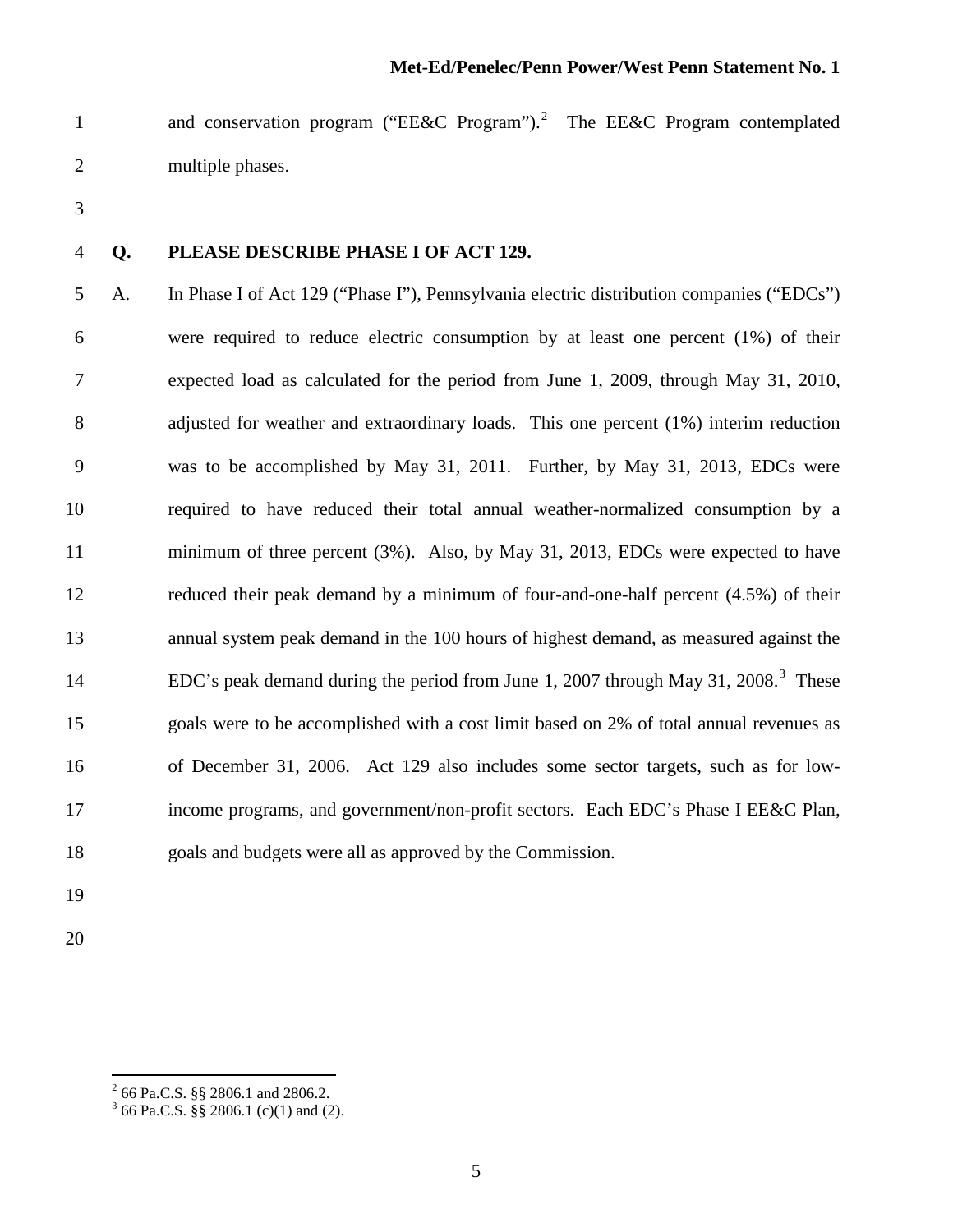### **Q. PLEASE DESCRIBE PHASE II OF ACT 129.**

 A. Act 129 requires that the Commission determine if energy efficiency and demand response goals should be established beyond the Phase I goals.<sup>[4](#page-6-0)</sup> Specifically, Act 129 requires that by November 30, 2013, the Commission is to assess the cost-effectiveness of the EE&C Program and set additional incremental reductions in electric consumption 6 if the EE&C Program's benefits exceed its costs.<sup>[5](#page-6-1)</sup> Earlier this year the Commission began the process of evaluating the costs and benefits of the EE&C Program. The 8 Commission determined that it was cost effective to continue the EE&C requirements for a second phase, Phase II. Phase II EE&C goals were established for each EDC in *Energy Efficiency and Conservation Programs*, Docket No. M-2012-2289411 and M-2008- 2069887 (Implementation Order entered August 3, 2012) ("2012 Implementation Order").

# Q. **DOES THIS PROCEEDING CONCERN PHASE I OR PHASE II OF THE COMPANIES' EE&C PLANS?**

 A. The Companies' Proposed Plans concern Phase II. The Companies filed their Phase I EE&C Plans on July 1, 2009 for the period June 1, 2010 through May 31, 2013 ("Existing Plans"), which were subsequently approved by the Commission. Phase I is only involved in this proceeding from the standpoint of the wind up of the Phase I cost recovery rider, which is more fully discussed by Companies' Witness Siedt in his 21 testimony.

 $^{4}$  66 Pa. C.S. §§ 2806.1(c)(3) and 2806.1(d)(2).<br><sup>5</sup>*Id*</sup>

<span id="page-6-1"></span><span id="page-6-0"></span>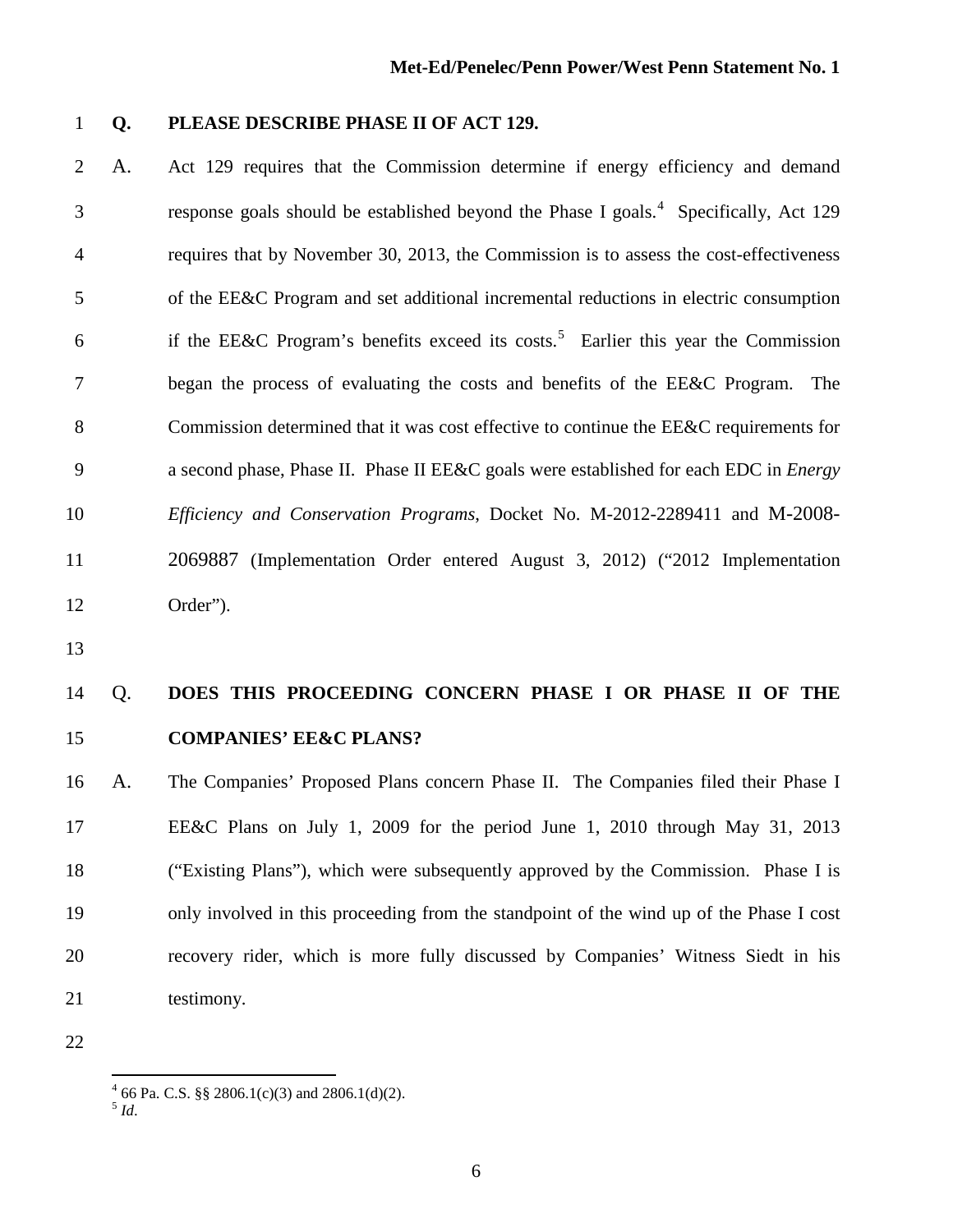# **Q. WHAT IS THE REQUIRED TIMING FOR FILING THE COMPANIES' PROPOSED PHASE II EE&C PLANS?**

 A. The Commission's 2012 Implementation Order required that the Companies' Phase II EE&C Plans ("Proposed Plans") be filed no later than November 1, 2012. However, on November 1, 2012, the Commission issued a Secretarial Letter extending the Companies' deadline to file their Plans to as late as November 15, 2012 due to Hurricane Sandy.<sup>6</sup> Consistent with this directive, the Companies are filing their Proposed Plans, which are included as Attachments A (Met-Ed), B (Penelec), C (Penn Power), and D (West Penn) to the Joint Petition. These plans are designed to be in effect for the period June 1, 2013 10 through May 31, 2016 ("Phase II Period").

# **Q. ARE THE COMPANIES DISPUTING THE ADDITIONAL INCREMENTAL PHASE II REDUCTION TARGETS SET FOR THEM BY THE COMMISSION IN ITS 2012 IMPLEMENTATION ORDER?**

 A. Yes. As I previously mentioned, the Commission established specific EE&C benchmarks for EDCs in its 2012 Implementation Order for the Phase II Period based on prescribed acquisition costs for each EDC. The Commission gave the EDCs until August 20, 2012, to either accept the Commission's proposed consumption reduction benchmarks, or to file a petition for an evidentiary hearing; otherwise the energy efficiency benchmarks would be deemed accepted. On August 20, 2012, the Companies

<span id="page-7-0"></span><sup>&</sup>lt;sup>6</sup> The Commission's 2012 Implementation Order also allowed EDCs who were challenging the Implementation Order additional time to file their EE&C Plans. Even though the Companies have challenged the Implementation Order goals, and thus are entitled to additional time to finalize their Phase II plans, taking such an election would have compromised the schedule for completing Commission review of the plans in time to commence Phase II on June 1, 2013. Therefore, the Companies have not elected to take the additional time to file their Phase II EE&C Plans.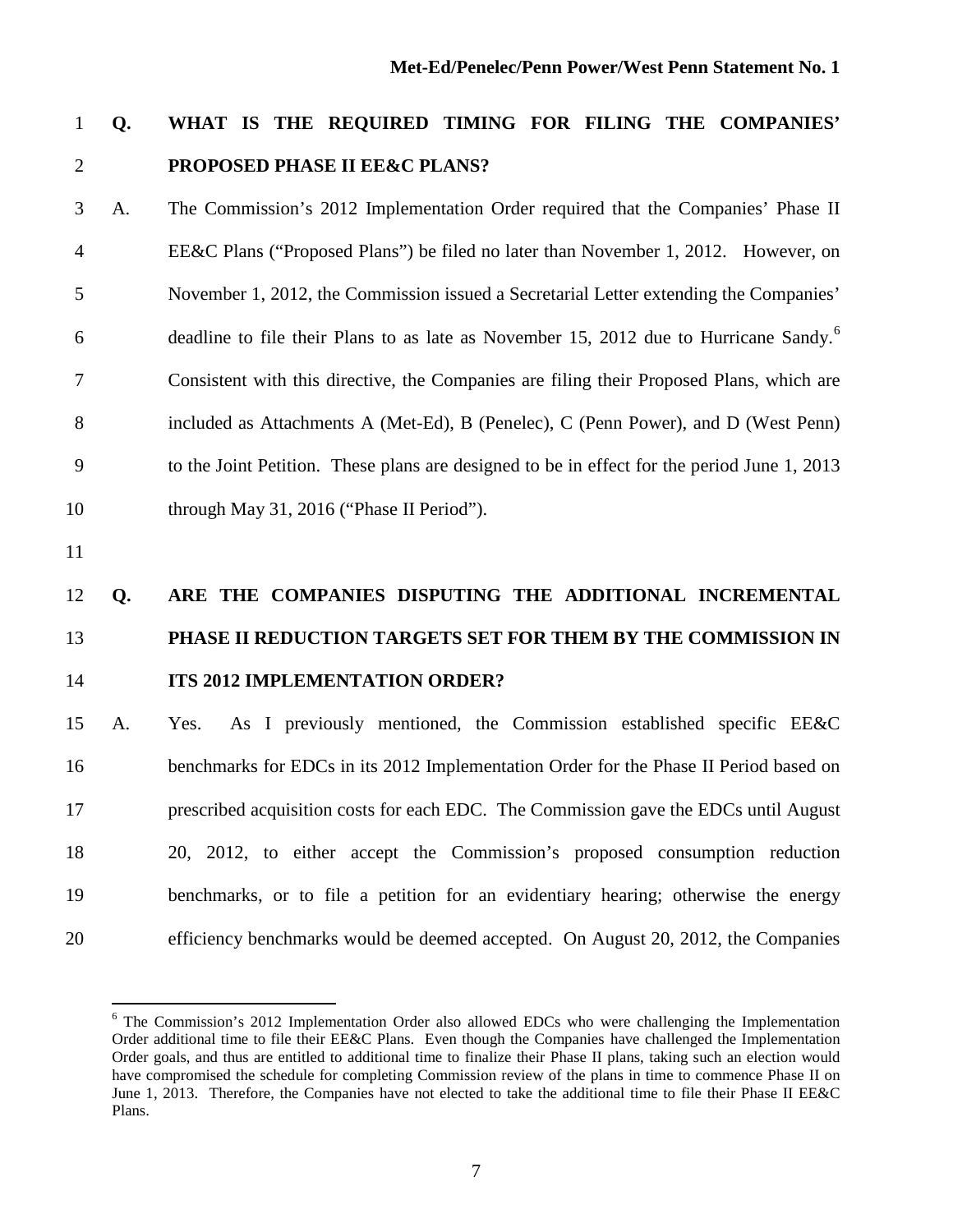| $\mathbf{1}$   |    | jointly filed a Petition for an Evidentiary Hearing at Docket Nos. P-2012-2320450, P-     |
|----------------|----|-------------------------------------------------------------------------------------------|
| $\overline{2}$ |    | 2012-2320468, P-2012-2320480, and P-2012-2320484. The record for this proceeding          |
| 3              |    | was closed and certified on November 2, 2012, prior to the new extended due date for the  |
| 4              |    | Companies to file their Phase II EE&C Plans. <sup>7</sup>                                 |
| 5              |    |                                                                                           |
| 6              | Q. | WILL THE COMMISSION'S DECISION IN THE COMPANIES' PETITION                                 |
| 7              |    | FOR EVIDENTIARY HEARING AFFECT THIS PROCEEDING?                                           |
| 8              | A. | To some degree, yes, it will. If the Commission would rule in favor of the Companies      |
| 9              |    | and reduce the specific consumption targets it established for each Company in its 2012   |
| 10             |    | Implementation Order, then the Companies' capability to meet their Phase II goals would   |
| 11             |    | be greatly enhanced and appropriate adjustments to incentive and cost levels could be     |
| 12             |    | The Companies' plans are based on the cost assumptions made by the<br>made.               |
| 13             |    | Commission in the 2012 Implementation Order relative to overall cost, incentive levels,   |
| 14             |    | administrative costs and other factors influencing achievement of the targets. Therefore, |
| 15             |    | while the Companies do not anticipate changes in program design, should the               |
| 16             |    | Commission modify the Phase II targets, they do anticipate modifications to the           |
| 17             |    | underlying assumptions, such as budgets and participation rates, that were used to        |
| 18             |    | develop the portfolio of programs included in the Proposed Plans. Companies' Witness      |
| 19             |    | Miller will explain this more fully in his testimony.                                     |
|                |    |                                                                                           |

- 
- <span id="page-8-0"></span>

 *Petition of Metropolitan Edison Company, Pennsylvania Electric Company, Pennsylvania Power Company and West Penn Power Company For an Evidentiary Hearing on the Energy Efficiency Benchmarks Established for the Period June 1, 2013 through May 31, 2016,* Docket Nos. P-2012-2320450, P-2012-2320468, P-2012-2320480, and P-2012-2320484 (Order entered September 18, 2011).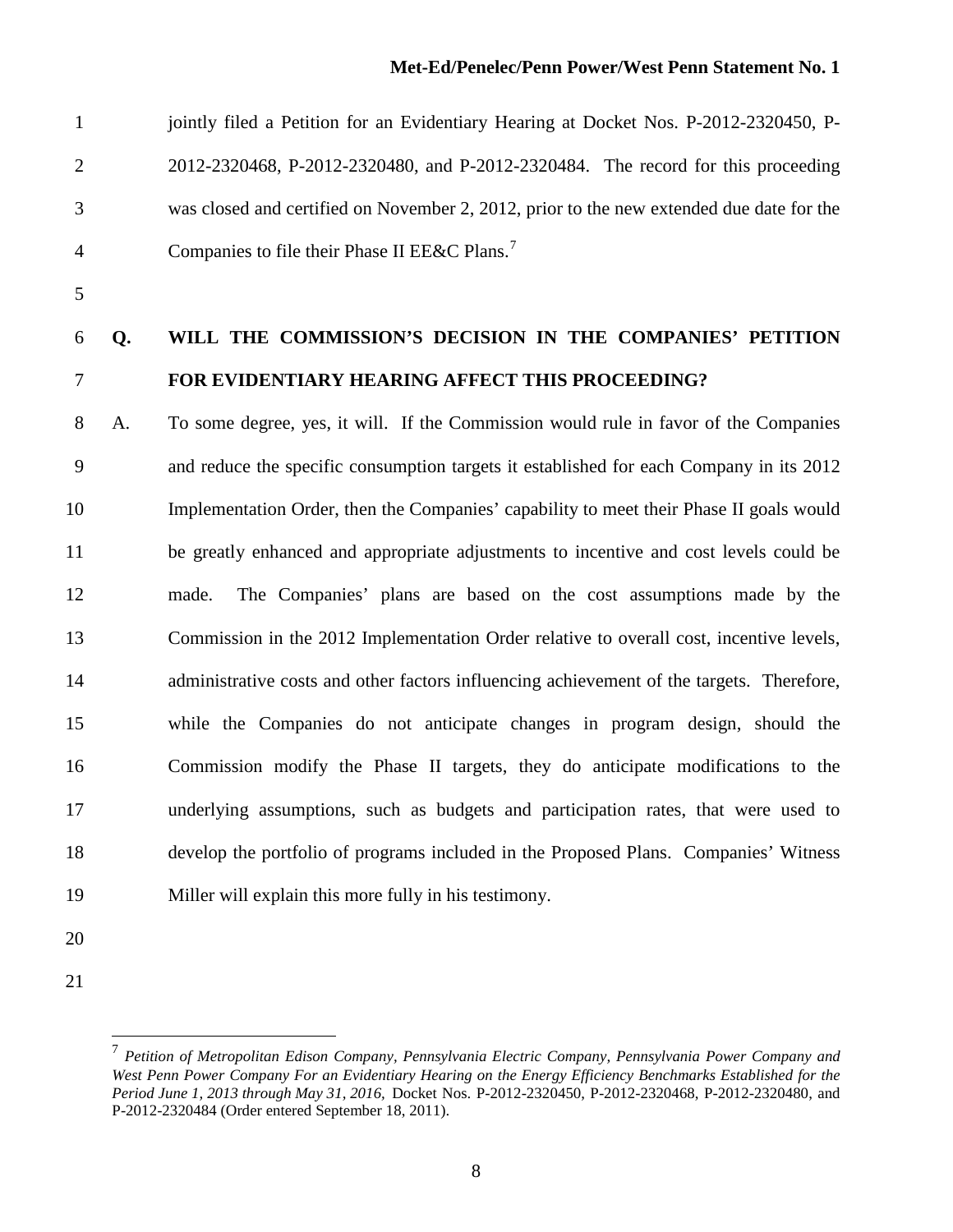| <b>PHASE II ENERGY EFFICIENCY AND CONSERVATION PLANS</b> |  |
|----------------------------------------------------------|--|
|----------------------------------------------------------|--|

| $\mathbf{2}$   |    |                                                                                             |
|----------------|----|---------------------------------------------------------------------------------------------|
| 3              | Q. | HOW ARE EACH OF THE PROPOSED PLANS ORGANIZED?                                               |
| $\overline{4}$ | A. | Each of the Companies' plans are organized consistent with the filing format and            |
| 5              |    | template outlined by the Commission in its September 26, 2012 Secretarial Letter. The       |
| 6              |    | organization of each plan is set forth in its respective Table of Contents.                 |
| 7              |    |                                                                                             |
| $8\,$          | Q. | WHAT AREAS ARE ADDRESSED IN EACH OF THE PROPOSED PLANS?                                     |
| 9              | A. | Each of the Proposed Plans addresses all issues identified in the Commission's template     |
| 10             |    | for Phase II filings, including the specific programs selected to achieve the Companies'    |
| 11             |    | respective additional consumption reduction targets adopted by the Commission's 2012        |
| 12             |    | Implementation Order. These and other issues are addressed by Companies' Witness            |
| 13             |    | Miller in his pre-filed testimony (Met-Ed/Penelec/Penn Power/ West Penn Statement No.       |
| 14             |    | $2)$ .                                                                                      |
| 15             |    |                                                                                             |
| 16             | Q. | WHAT WERE THE COMPANIES' OVERALL OBJECTIVES WHEN                                            |
| 17             |    | DEVELOPING THE PROPOSED PLANS?                                                              |
| 18             | A. | As when designing the Companies' Existing Plans, the Companies, when developing the         |
| 19             |    | Proposed Plans, strived to design plans that: (i) comply with statutory and regulatory      |
| 20             |    | requirements; (ii) include at least one program for each of the major customer segments;    |
| 21             |    | and (iii) balance costs with results. I believe the Proposed Plans accomplish each of these |
| 22             |    | objectives.                                                                                 |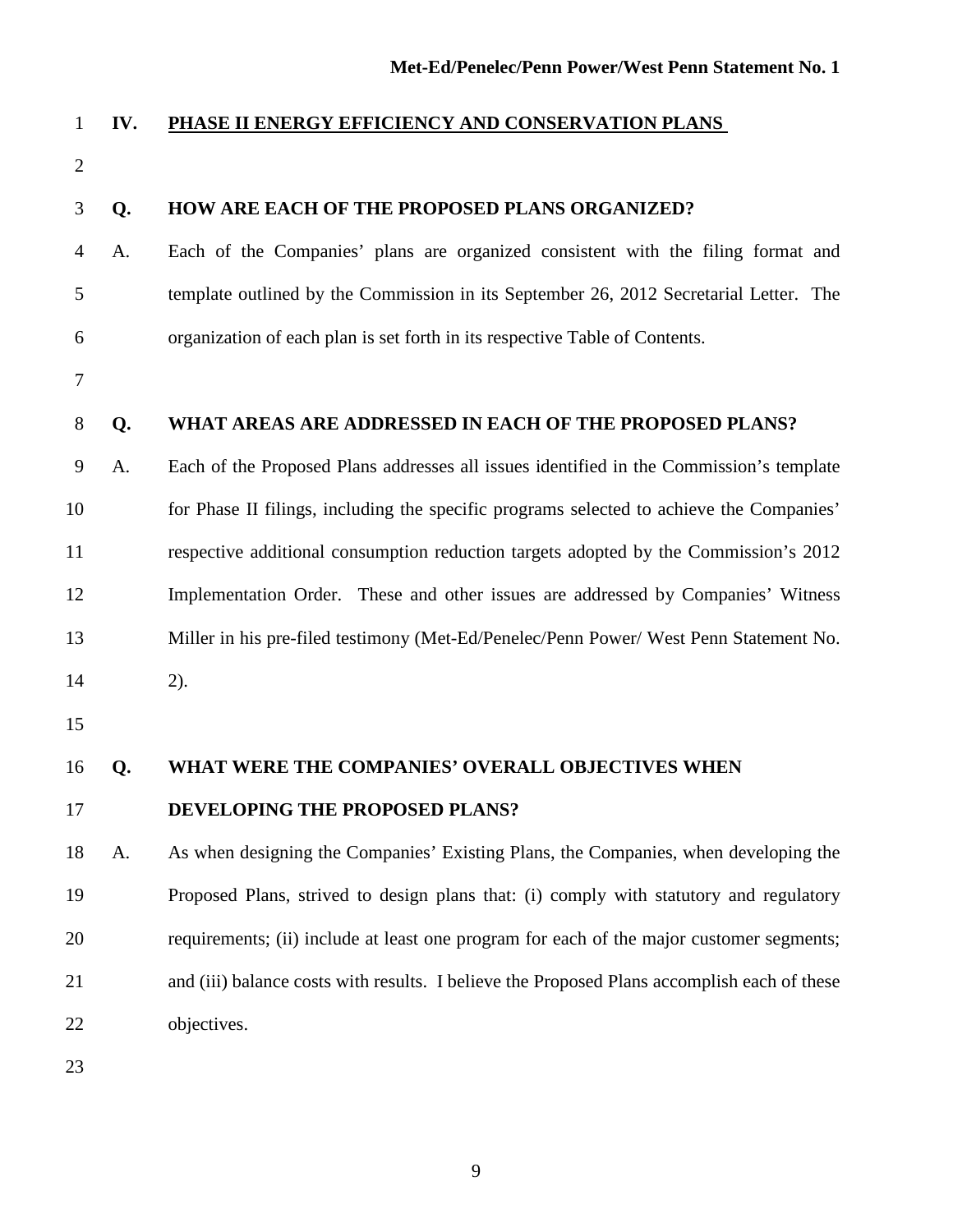# **Q. PLEASE GENERALLY DESCRIBE THE COMPANIES' PROPOSED PLANS BEING FILED IN THIS PROCEEDING.**

 A. Each of the four Proposed Plans was designed in the same manner and generally includes the same programs as those found in the Existing Plans. As Companies' Witness Miller describes in his testimony, the Proposed Plans are an extension of and refinement to the Existing Plans currently in effect. Many of the measures and programs included in the Existing Plans are incorporated in some fashion in the Proposed Plans. Measures have been added and programs have been consolidated and reorganized in the Proposed Plans. These changes leverage both the insights and experiences gained under the Existing Plans since June 1, 2009, as well as the lessons learned through programs offered by other FirstEnergy electric utilities in other states. We believe that the programs included in the Proposed Plans offer the Companies the best opportunity to comply with the additional consumption reduction targets, within the assumptions and cost constraints set by the Commission in its 2012 Implementation Order.

- 
- 

#### **Q. PLEASE DESCRIBE THE GENERAL PROCESS UTILIZED BY THE**

#### **COMPANIES WHEN DEVELOPING THE PROPOSED PLANS.**

 A. Each of the four Proposed Plans was created using the same process, which is described in more detail by Companies' Witness Miller. The primary contributors to the process were both the internal FirstEnergy Program Development Team and the Program Implementation Team, the Companies' energy efficiency consultant and Phase I Plan program evaluator, ADM Associates, Inc., and interested stakeholders who participated in the Companies' stakeholder process.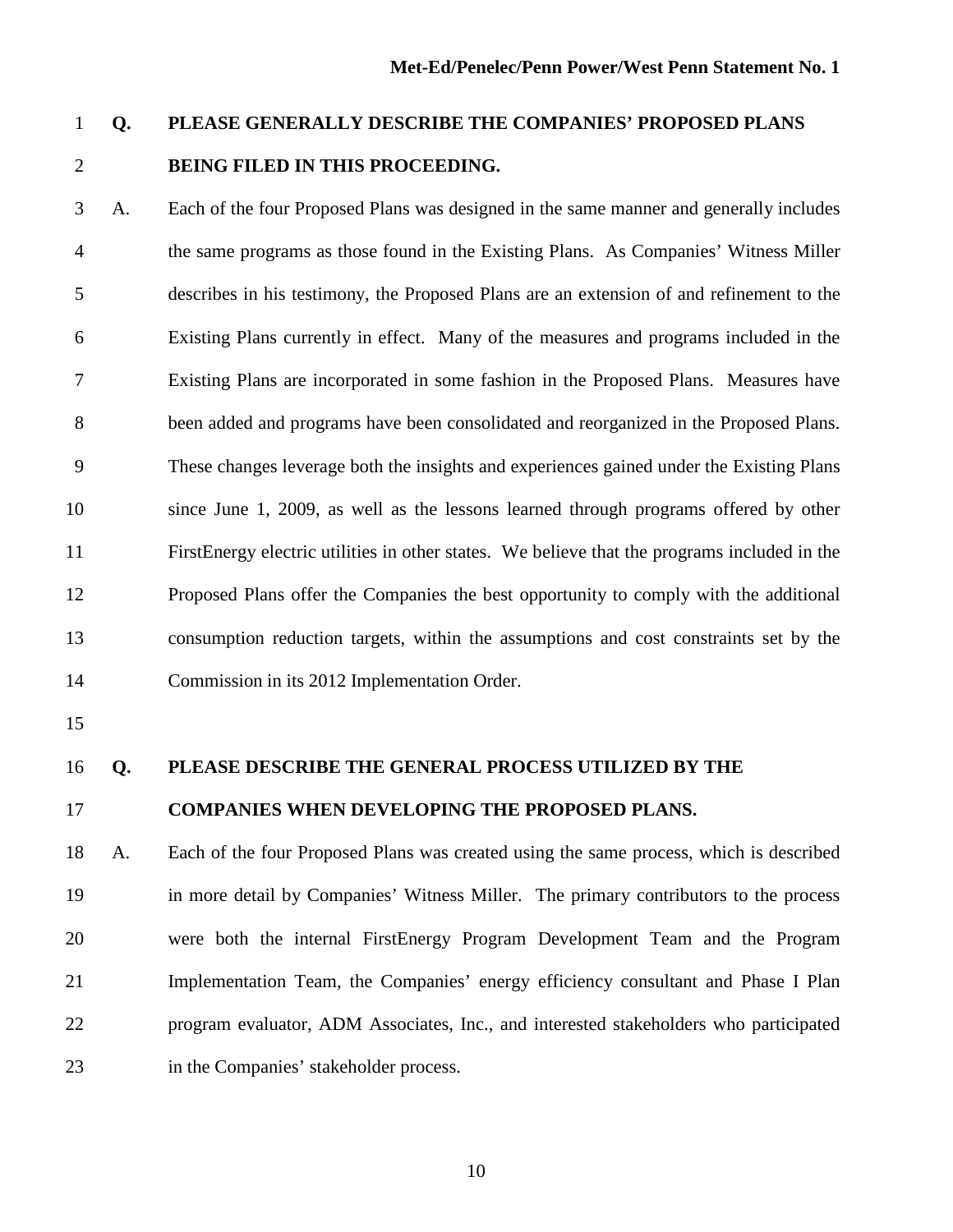### **DEVELOPMENT OF THE PLANS.**

 A. The FirstEnergy Energy Efficiency Group is made up of more than 50 employees with a broad spectrum of skills. This group is responsible for ensuring compliance with all state and federal EE&C and PDR requirements and the successful implementation of EE&C and PDR programs offered throughout the FirstEnergy footprint. They also are responsible for tracking and reporting EE&C and PDR results to management and as required by the various state regulatory agencies. A more detailed description of this group, as well as an organization chart, is included in Section 4.2 of the Proposed Plans.

**Q. PLEASE DESCRIBE THE DEVELOPMENT TEAM AND ITS ROLE IN THE** 

 The Development Team is a subgroup within the Energy Efficiency Group. It is comprised of internal FirstEnergy employees and is primarily responsible for the development of not only the Proposed Plans, but also other EE&C and PDR plans offered by the Companies' sister utilities in other states. When practical, this Team designs programs consistently throughout the FirstEnergy footprint in order to avoid customer confusion and create economies of scale in both program administration and 17 measurement and verification activities. When designing EE&C plans, this group relies not only on its expertise and experience, but also on the experience and expertise brought by ADM Associates and interested stakeholders.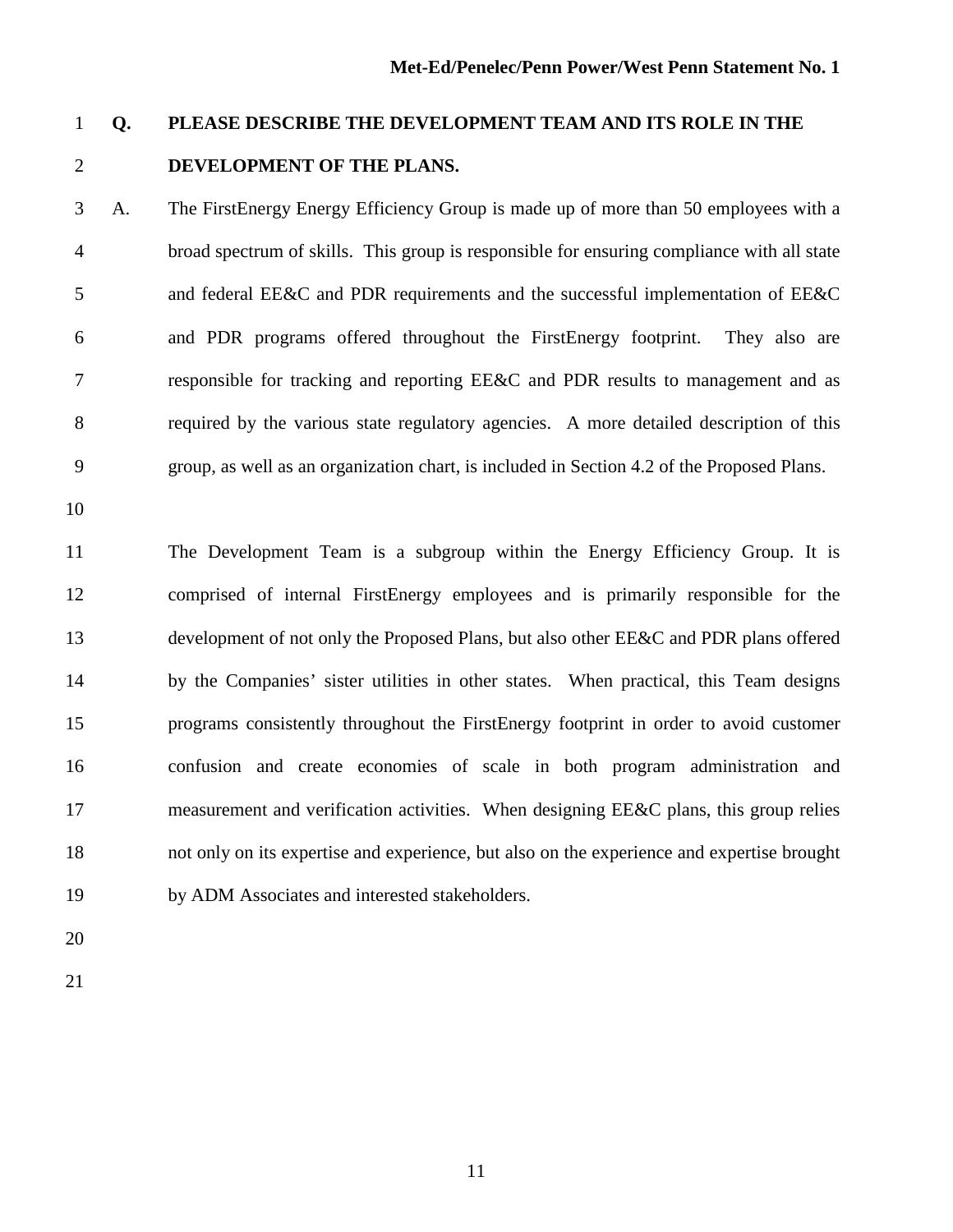# **Q. PLEASE DESCRIBE THE STAKEHOLDER PROCESS USED BY THE COMPANIES DURING THE DEVELOPMENT OF THE PROPOSED PLANS.**

 A. The Companies, in an effort to incorporate other points of view, have obtained the input from various stakeholders through stakeholder meetings and informal discussions throughout the development of the Proposed Plans. In addition, the Companies continue to seek stakeholder input throughout the Phase I Period. The Companies communicated with other EDCs as they developed the Proposed Plans and intend to continue their practice of exchanging ideas and best practices with other EDCs throughout the Phase II Period. The Companies most recently hosted a stakeholder meeting on October 4, 2012 so as to provide an update on the progress of their Existing Plans and to review their preliminary design of the Proposed Plans with interested parties, providing them with an opportunity to comment and ask questions. It is the Companies' intention to utilize the stakeholder process to seek input regarding possible improvements and program 14 implementation while the Phase II EE&C Plans are in effect.

# **Q. IS IT POSSIBLE THAT THE PROGRAMS INCLUDED IN EACH OF THE COMPANIES' PROPOSED PLANS MIGHT BE ADJUSTED DURING THE PLAN PERIOD?**

 A. Yes.Similar to the Existing Plans, the portfolio of programs included in the Proposed Plans should be viewed as the Companies' starting point. It is anticipated that timely 21 adjustments will be made as results evolve and as the Companies receive feedback from customers, trade allies, consultants, conservation service providers ("CSPs"), evaluators, interested stakeholders and program managers. For example, program managers/vendors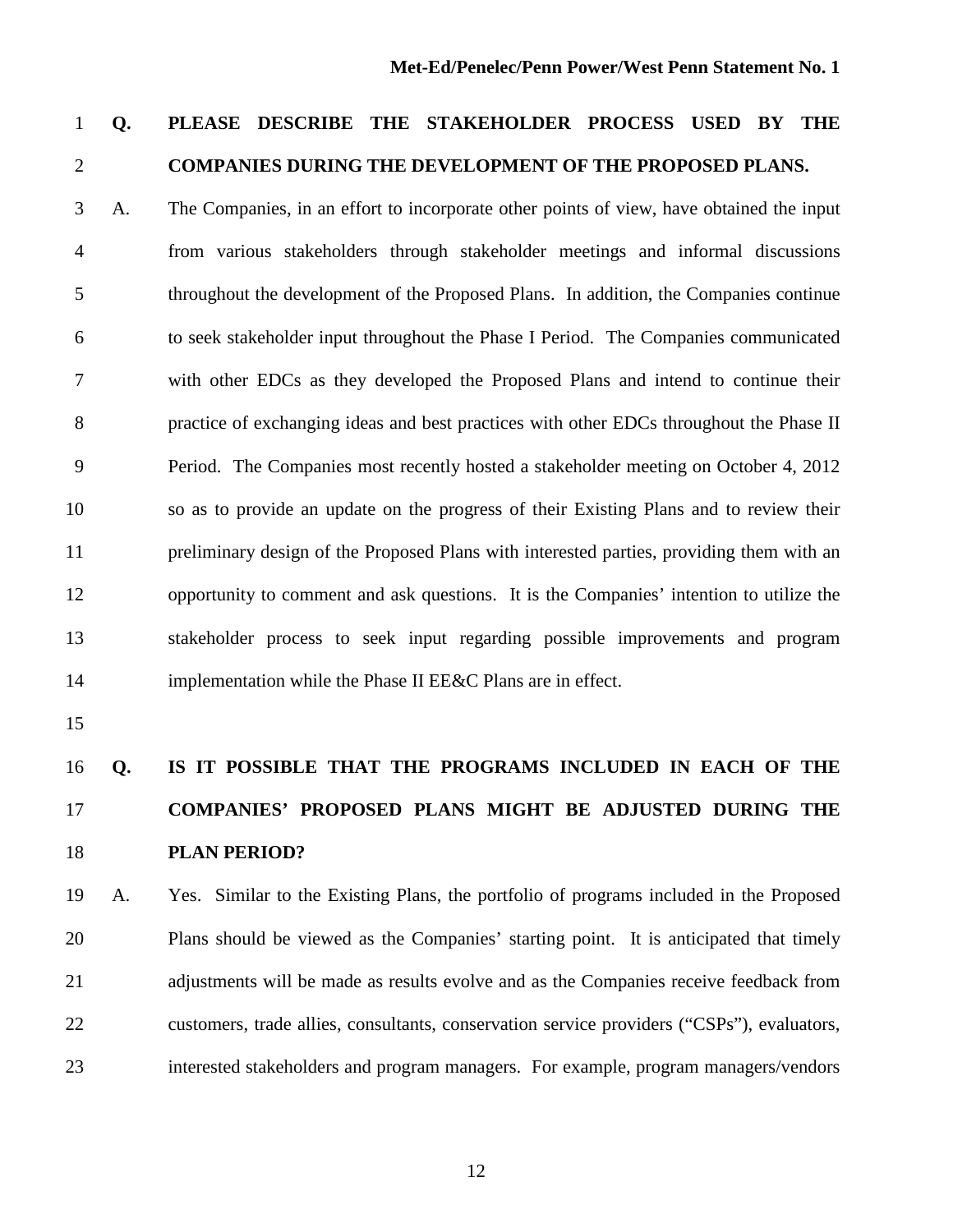are likely to have strong, experience-based recommendations on particular programs. In addition, adjustments are likely to be made based on the performance of individual programs as measured by the Companies' tracking system and information gleaned from independent program evaluations.

# **Q. PLEASE EXPLAIN THE OUTSIDE CONSULTANTS', VENDORS' AND ADMINISTRATORS' ROLES IN THE IMPLEMENTATION OF THE PROPOSED PLANS.**

 A. The Companies will continue overall administration and oversight of the Proposed Plans, and utilize third party vendors to perform various program implementation and support duties. Specific activities that the Companies will oversee include: the Phase II Plan development; the execution of marketing campaigns; Quality Assurance/Quality Control activities; tracking and reporting activities; and management of CSPs. The Companies will use CSPs to provide many program implementation services, including assistance with Phase II EE&C plan design and implementation, marketing, and evaluation, measurement, and verification of results.

 The Companies intend to secure CSPs in the first quarter of 2013 for the current programs so as to enable a timely program transition and implementation of the new programs and measures once the Proposed Plans are approved. Contracts with selected vendors will be procured through requests for proposals for Phase II, and their start will be contingent upon Commission approval of the CSP contracts and Phase II programs. The Companies also plan to extend through the Phase II Period their Tracking and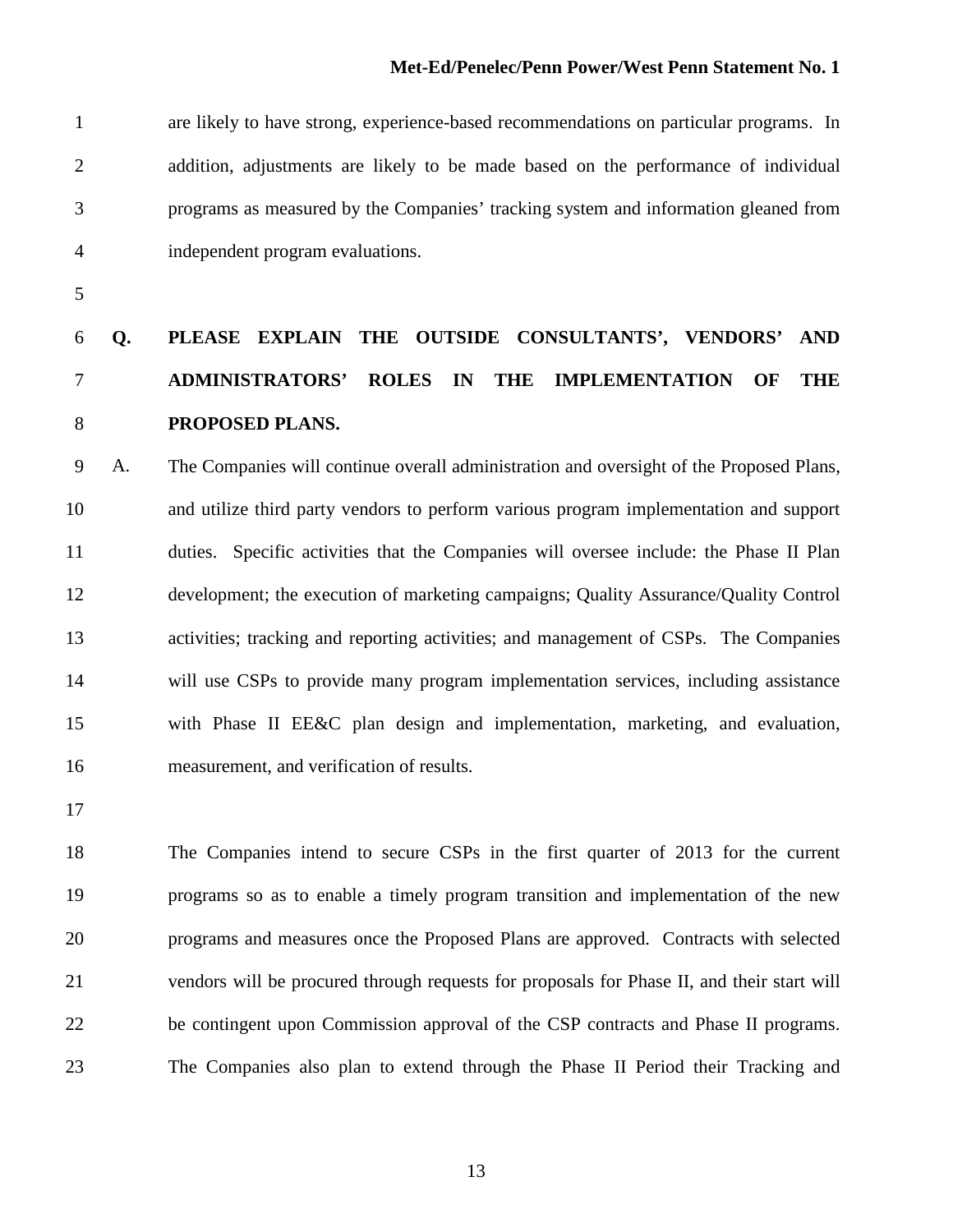| $\mathbf{1}$   |    | Reporting contract with Applied Energy Group and their Evaluation Measurement and |
|----------------|----|-----------------------------------------------------------------------------------|
| $\overline{2}$ |    | Valuation ("EM&V") with ADM Associates Inc. While the Companies are not required  |
| 3              |    | to competitively bid existing contracts with the same parties according to the    |
| 4              |    | Commission's 2012 Implementation Order, the Companies will submit the extended    |
| 5              |    | contracts to the Commission for approval.                                         |
| 6              |    |                                                                                   |
| 7              | Q. | ARE THE PROPOSED PLANS CONSISTENT WITH ACT 129 AND THE                            |
| 8              |    | <b>COMMISSION'S 2012 IMPLEMENTATION ORDER?</b>                                    |
| 9              | A. | Yes, they are. The Phase II EE&C Plans:                                           |
| 10             |    | Are designed to maximize the Companies' opportunity to achieve the respective     |
| 11             |    | additional consumption reduction targets adopted by the Commission's 2012         |
| 12             |    | Implementation Order, within the acquisition cost and overall budget constraints  |
| 13             |    | imposed on the Companies by that Order.                                           |
| 14             |    | Are designed to achieve at least 25% of the additional consumption reduction      |
| 15             |    | target amount in each program year. <sup>8</sup>                                  |
| 16             |    | Reflect program acquisition costs (i.e., for program administration, management   |
| 17             |    | and incentives) that are within the 2% limit imposed by Act 129, and are being    |
| 18             |    | reasonably allocated and recovered from the customer class receiving the direct   |
| 19             |    | benefit of measures supported by the programs.                                    |
| 20             |    | Are cost effective, in accordance with the 2013 Total Resource Cost ("TRC")       |
| 21             |    | Test, and will provide a diverse cross-section of alternatives and reasonable mix |

<span id="page-14-0"></span>2012 Implementation Order at 28.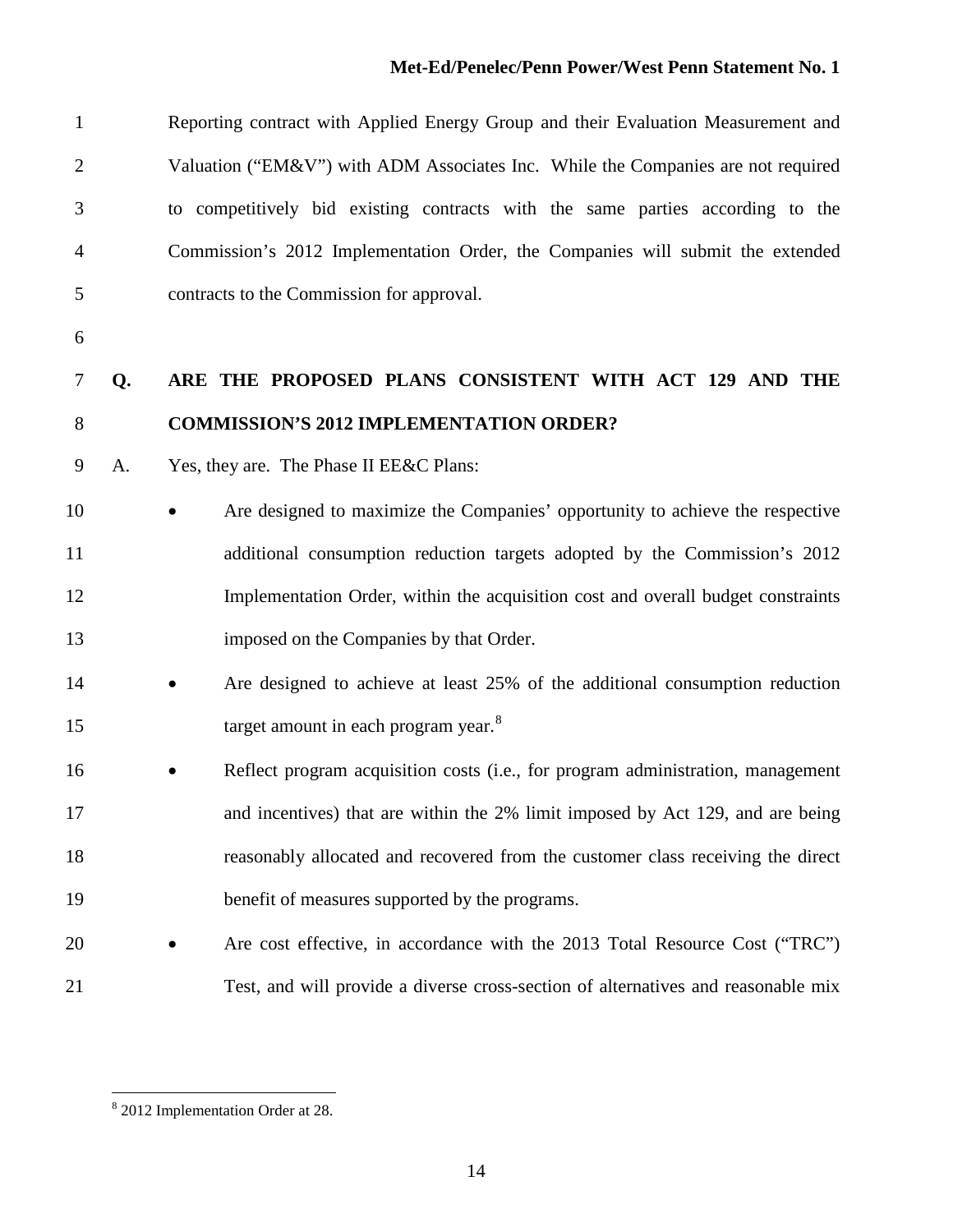| $\mathbf{1}$   |    |           | of programs that will benefit consumers of all rate classes as required by 66 Pa.        |
|----------------|----|-----------|------------------------------------------------------------------------------------------|
| $\overline{2}$ |    |           | C.S. 2806.1(b)(1)(i)(I).                                                                 |
| 3              |    |           | Are designed to seek achievement of the required consumption reductions                  |
| 4              |    |           | required by Act 129, which for Phase II are limited to energy consumption                |
| 5              |    |           | reductions. These consumption goals will be pursued based on the Technical               |
| 6              |    |           | Reference Manual ("TRM") and other metric resources to measure the effect of             |
| 7              |    |           | various EE&C measures.                                                                   |
| 8              |    |           | Include a variety of EE&C measures and will provide the measures equitably to            |
| 9              |    |           | all customer classes pursuant to 66 Pa. C.S. $\S 2806.1(a)(5)$ .                         |
| 10             |    | $\bullet$ | Include a well-reasoned and balanced test of measures that are tailored to usage         |
| 11             |    |           | and to the potential for savings and reductions for each customer class.                 |
| 12             |    |           | Are designed to provide a minimum of 10% consumption from units of federal,              |
| 13             |    |           | state and local government.                                                              |
| 14             |    |           | Includes specific energy efficiency measures for households at or below 150% of          |
| 15             |    |           | the federal poverty income guidelines, in proportion to that sector's share of the       |
| 16             |    |           | total energy usage in each of Companies' service territories.                            |
| 17             |    |           | Are designed to obtain a minimum of 4.5% of the Companies' respective total              |
| 18             |    |           | consumption reduction requirement from the low-income sector.                            |
| 19             |    |           |                                                                                          |
| 20             | Q. |           | WILL THE COMPANIES BE ABLE TO MEET THE TARGETS USING LESS                                |
| 21             |    |           | THAN THE 2% SPENDING CAP UNDER ACT129?                                                   |
| 22             | A. |           | No. The Companies anticipate the need to utilize the full 2% cost limit under Act 129 to |
| 23             |    |           | meet the targets, as reflected in Phase II EE&C budgets. As indicated in the Companies'  |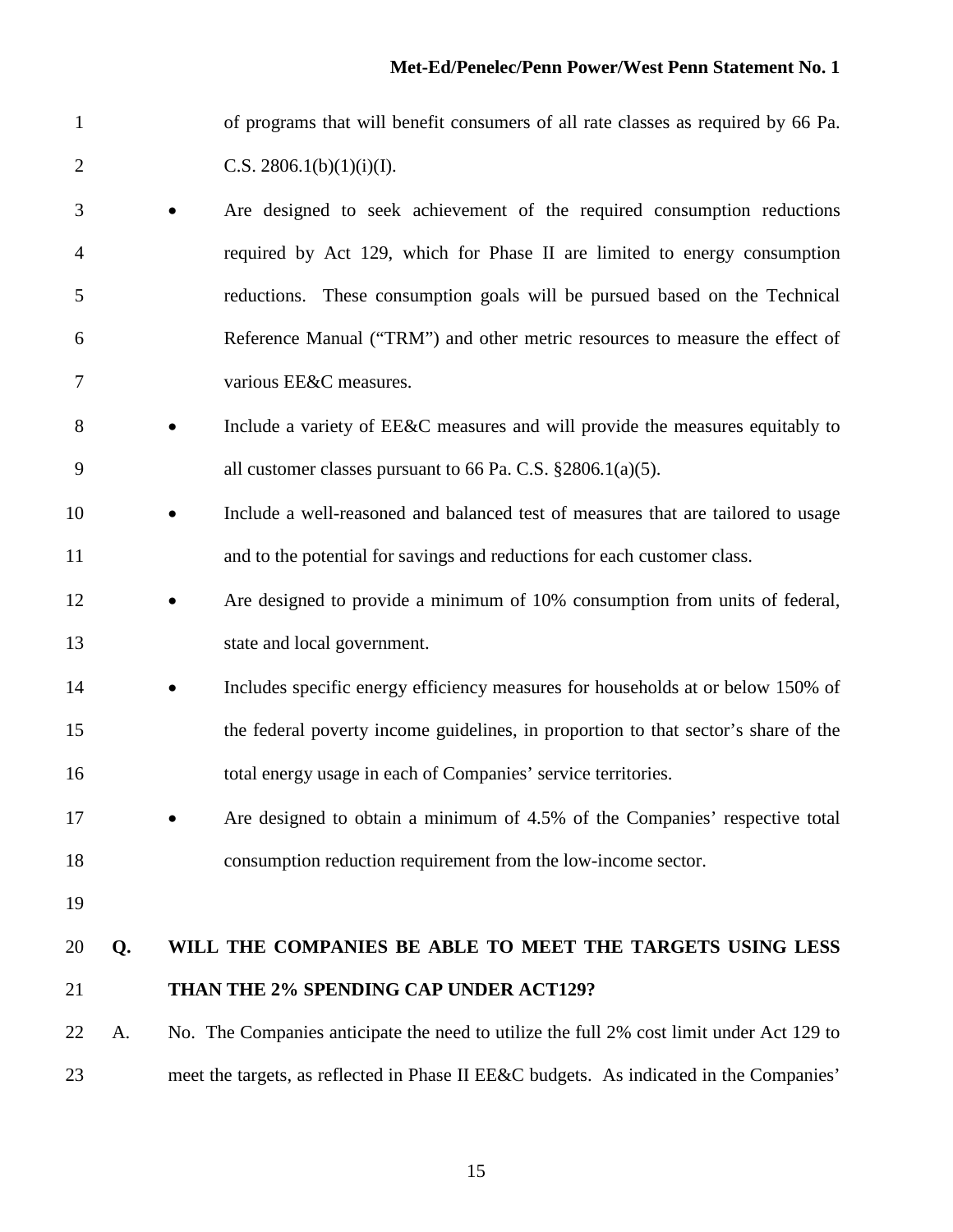#### **Met-Ed/Penelec/Penn Power/West Penn Statement No. 1**

 petition for evidentiary hearings, and as explained in further detail by Companies' Witness Miller, the Companies are concerned that the Commission's assumptions upon which the Proposed Plans are based, may prove to be invalid, thus making the Phase II targets more difficult, if not impossible to achieve within the cost limits imposed by the Implementation Order, especially given the further risks and uncertainties that could materialize during the Phase II Period. That is why I believe it is absolutely necessary for the Commission to allow not only the Companies, but any Pennsylvania EDC, to seek an adjustment to their Phase II goals should these risks and uncertainties materialize.

# **Q. WHAT OTHER COMMISSION PROCEEDINGS DID THE COMPANIES CONSIDER WHEN DEVELOPING THE PROPOSED PLANS?**

 A. On August 30, 2012, the Commission entered a Final Order in Docket No. M-2012- 2300653, providing EDCs with its updated TRC for 2013. The savings generated and evaluated through the Phase II EE&C Plans are based upon the requirements and guidance of the above-mentioned TRC Order. The Commission will also be entering a Final Order later this year regarding updates to the TRM. The Companies' Proposed Plans incorporate values as set forth in the Commission's Tentative Order regarding the TRM.

## **Q. PLEASE DESCRIBE THE TIME SCHEDULE NECESSARY TO TIMELY IMPLEMENT THE PHASE II EE&C PLANS.**

 A. Act 129 provides a four month period for review and approval of the Phase II EE&C Plans. The Companies have not requested expedited treatment of their filing, but do